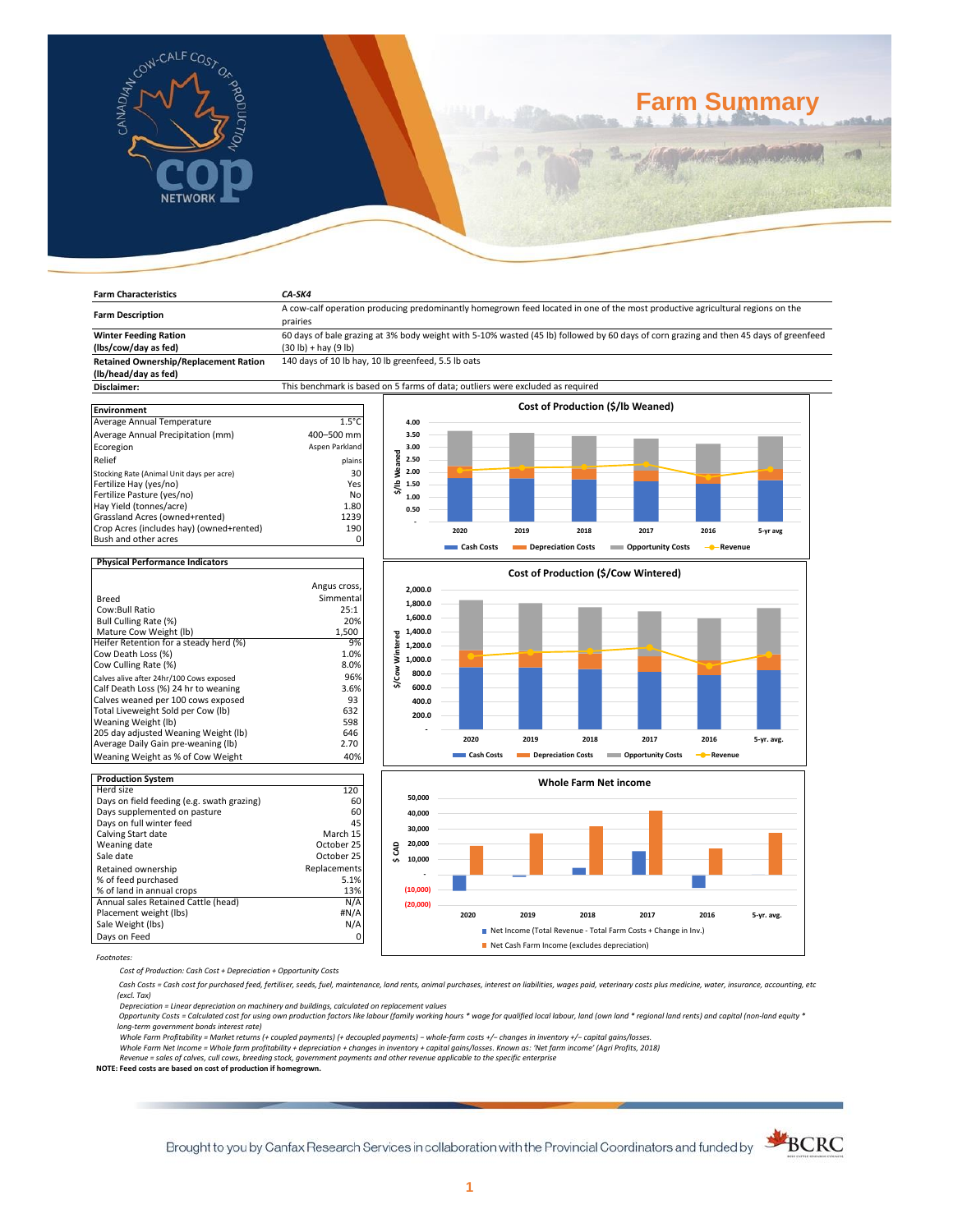# **Whole Farm Overview Page**

| Overview                                                       |          |           |                                           |         |         |          |            |
|----------------------------------------------------------------|----------|-----------|-------------------------------------------|---------|---------|----------|------------|
| <b>Operation Maturity</b>                                      | Start-up |           |                                           |         |         |          |            |
| Herd Size<br>120                                               |          |           | Beef Animals Sold from Retained Ownership |         | N/A     |          |            |
| Paid Labour (hours)<br>Unpaid Labour (hours)                   | 2,827    |           |                                           |         |         |          |            |
| Average wages - paid and unpaid (\$/hr)                        | 25.00    |           |                                           |         |         |          |            |
| Revenue                                                        |          | 2020      | 2019                                      | 2018    | 2017    | 2016     | 5-yr. avg. |
| <b>Market Revenue</b>                                          | 5-yr avg | 126,135   | 135,305                                   | 136.589 | 141,544 | 112,656  | 130,446    |
| Cow-Calf                                                       | 99%      | 125,991   | 132,789                                   | 134,560 | 140,983 | 109,386  | 128,742    |
| Cash Crops                                                     | 1%       | 144       | 2,515                                     | 2,029   | 561     | 3,270    | 1,704      |
| <b>Retained Ownership</b>                                      | 0%       | ٠         |                                           |         | ٠       |          |            |
| <b>Government Payments</b>                                     | 0%       | ٠         | ä,                                        |         | ٠       |          |            |
| Other Farm Revenue +                                           | 0%       |           |                                           |         |         |          |            |
| <b>Total Revenue</b>                                           | 100%     | 126,135   | 135,305                                   | 136,589 | 141.544 | 112,656  | 130,446    |
| Change in Inventory                                            |          |           |                                           |         |         |          |            |
| <b>Expenses</b>                                                |          | 2020      | 2019                                      | 2018    | 2017    | 2016     | 5-yr. avg. |
| <b>Depreciation</b>                                            |          | 29,447    | 28,607                                    | 27,236  | 26,471  | 25,961   | 27,544     |
| Machinery                                                      |          | 20,800    | 20,107                                    | 18,945  | 18,348  | 17,973   | 19,235     |
| <b>Buildings</b>                                               |          | 8,647     | 8,500                                     | 8,290   | 8,123   | 7,988    | 8,310      |
| <b>Overhead costs</b>                                          |          | 29,335    | 29,050                                    | 28,085  | 26,044  | 25,864   | 27,676     |
| Land improvement                                               |          | 3,413     | 3,426                                     | 3,375   | 3,311   | 3,231    | 3,351      |
| <b>Machinery Maintenance</b>                                   |          | 1,250     | 1,244                                     | 1,224   | 1,217   | 1,195    | 1,226      |
| <b>Buildings Maintenance</b>                                   |          | 7,650     | 7,748                                     | 7,642   | 7,398   | 7,169    | 7,521      |
| Contract labour                                                |          |           |                                           |         |         |          |            |
| Diesel, Gasoline, Natural Gas                                  |          | 44        | 63                                        | 67      | 55      | 48       | 55         |
| Electricity                                                    |          | 3,641     | 3,563                                     | 3,266   | 2,027   | 2,399    | 2,979      |
| Water                                                          |          |           |                                           |         |         |          |            |
| Farm insurance                                                 |          | 5,010     | 4,860                                     | 4,648   | 4,450   | 4,368    | 4,667      |
| Disability and accident insurance                              |          | 263       | 255                                       | 244     | 233     | 229      | 245        |
| Farm taxes and duties                                          |          | 2,820     | 2,736                                     | 2,616   | 2,505   | 2,458    | 2,627      |
| Advisor costs                                                  |          | 223       | 216                                       | 206     | 198     | 194      | 207        |
| Accountant & legal fees                                        |          | 2,067     | 2,005                                     | 1,917   | 1,836   | 1,802    | 1,925      |
| Phone & utilities                                              |          | 2,356     | 2,339                                     | 2,294   | 2,243   | 2,208    | 2,288      |
| Other overhead costs                                           |          | 600       | 596                                       | 584     | 571     | 562      | 583        |
| Wages, rent and interest payments                              |          | 35,794    | 36,669                                    | 35,495  | 33,160  | 29,066   | 34,037     |
| Paid Labour                                                    |          |           |                                           |         |         |          |            |
| <b>Unpaid Labour</b>                                           |          | 71,568    | 70,318                                    | 70,586  | 71,366  | 69,570   | 70,682     |
| <b>Total land rents</b>                                        |          | 18,871    | 18,523                                    | 18,148  | 17,731  | 14,790   | 17,613     |
| Total Interest on debt                                         |          | 16,923    | 18,146                                    | 17,347  | 15,429  | 14,275   | 16,424     |
|                                                                |          |           |                                           |         |         |          |            |
| Cow-Calf                                                       |          | 16,861    | 16,414                                    | 16,196  | 15,673  | 15,735   | 16,176     |
| Animal purchases                                               |          | 5,500     | 5,500                                     | 5,500   | 5,500   | 5,500    | 5,500      |
| Purchased feed                                                 |          | 4,649     | 4,132                                     | 4,072   | 3,885   | 4,119    | 4,171      |
| Other fixed and var. costs *                                   |          | 6,713     | 6,783                                     | 6,624   | 6,287   | 6,115    | 6,504      |
| <b>Retained Ownership</b>                                      |          |           |                                           |         |         |          |            |
| Animal purchases                                               |          |           |                                           |         |         |          |            |
| Purchased feed                                                 |          | ٠         |                                           |         |         |          |            |
| Other fixed and var. costs *                                   |          |           |                                           |         |         |          |            |
| Crop and forage                                                |          | 25,288    | 26,019                                    | 25,056  | 24,762  | 24,768   | 25,178     |
| Seed                                                           |          | 6,456     | 6,870                                     | 6,382   | 6,350   | 6,069    | 6,426      |
| Fertilizer                                                     |          | 13,444    | 13,937                                    | 13,571  | 13,414  | 13,772   | 13,628     |
| Herbicide<br>Fungicide & Insecticide                           |          | 3,484     | 3,327                                     | 3,262   | 3,204   | 3,161    | 3,288      |
| migation                                                       |          |           |                                           |         |         |          |            |
| Contract labour                                                |          | 284       | 276                                       | 264     | 252     | 248      | 265        |
| Fuel costs (crop & forage)                                     |          |           |                                           |         |         |          |            |
| Other crop and forage                                          |          | 1,620     | 1,608                                     | 1,577   | 1,542   | 1,518    | 1,573      |
| <b>Total Farm Costs (excludes unpaid labour)</b>               |          | 136,726   | 136,759                                   | 132,068 | 126,109 | 121,393  | 130,611    |
| Cash Costs (Total Farm Costs - Depreciation)                   |          | 107,278   | 108,152                                   | 104,832 | 99,638  | 95,432   | 103,066    |
| Depreciation & Opportunity Costs (including unpaid labour)     |          | 101,016   | 98,925                                    | 97,821  | 97,837  | 95,531   | 98,226     |
| Total Economic Costs (cash, depr, opportunity)                 |          | 208,294   | 207,077                                   | 202,653 | 197,475 | 190,963  | 201,292    |
| <b>Profits</b>                                                 |          | 2020      | 2019                                      | 2018    | 2017    | 2016     | 5-yr. avg. |
| Net Income (Total Revenue - Total Farm Costs + Change in Inv.) |          | (10, 591) | (1, 454)                                  | 4,522   | 15,434  | (8, 737) | (165)      |
| Net Cash Farm Income (excludes depreciation)                   |          | 18,857    | 27,153                                    | 31,758  | 41,905  | 17,224   | 27,379     |

ᵻ Other Farm Revenue includes: Other enterprises, capital gains and losses as well as calculated interest on savings based on the models previous year profits.

\*Other fixed and var. costs includes: veterinary, medicine, maintenance and spare parts, and other/miscellaneous

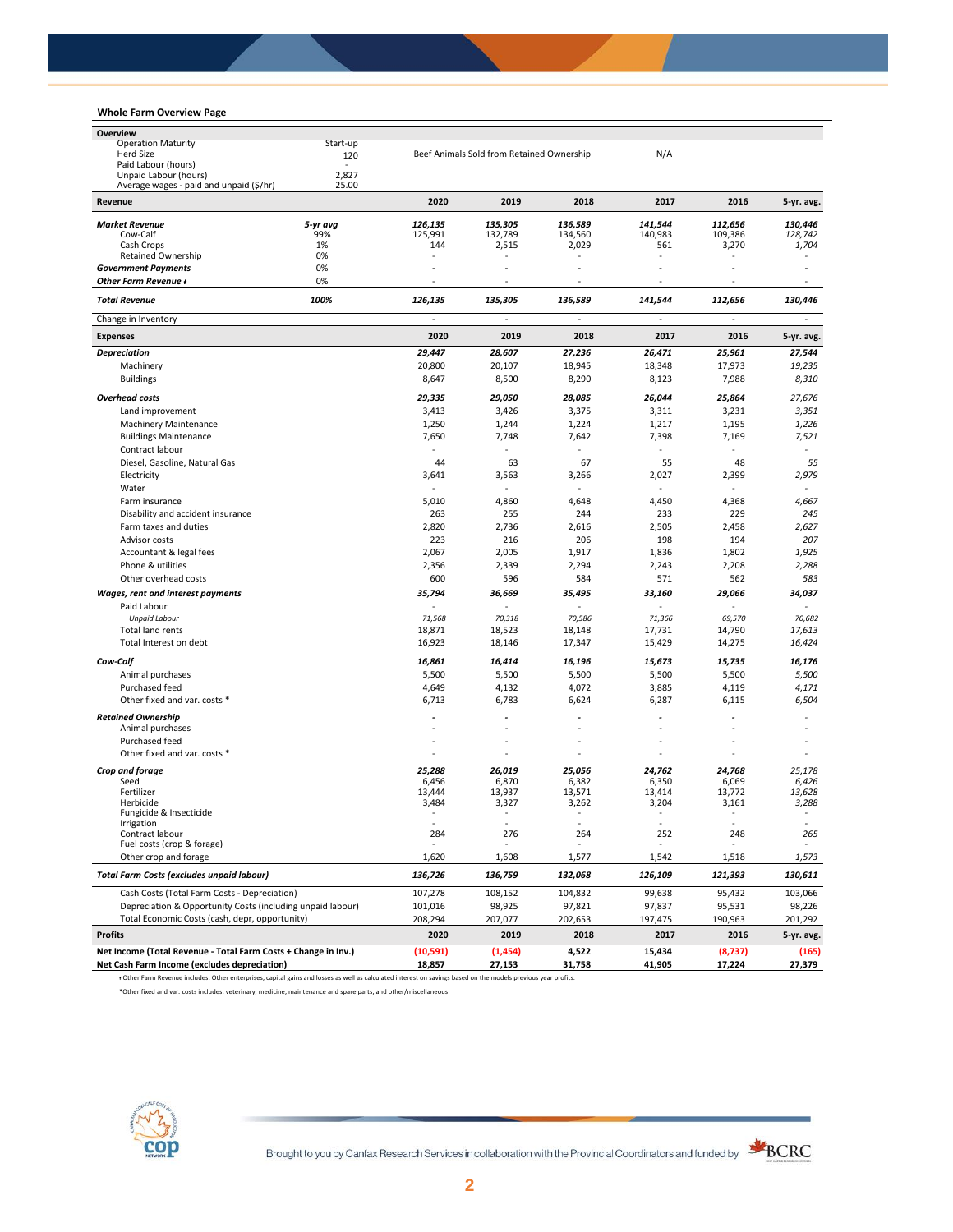| Cow-Calf Enterprise (\$/Cow Wintered)                    | 2020           | 2019                     | 2018                     | 2017                     | 2016     | 5 yr. avg.     |
|----------------------------------------------------------|----------------|--------------------------|--------------------------|--------------------------|----------|----------------|
| Cows Wintered *                                          | 120            | 120                      | 120                      | 120                      | 120      | 120            |
| Average male and female calf price (\$/head)             | 1,132          | 1,186                    | 1,208                    | 1,260                    | 953      | 1,148          |
| <b>REVENUE</b>                                           | $\overline{a}$ | $\overline{a}$           | L.                       | ä,                       | $\omega$ |                |
| Cow Calf                                                 | 1,050          | 1,107                    | 1,121                    | 1,175                    | 912      | 1,073          |
| Cull animals and slaughter receipts                      | 87             | 98                       | 93                       | 103                      | 100      | 96             |
| Breeding livestock receipts                              | ÷.             | ä,                       | ä,                       | ä,                       | $\sim$   |                |
| Calf Sales and transfer to retained ownership enterprise | 963            | 1,009                    | 1,029                    | 1,071                    | 812      | 977            |
| Government payments                                      | $\sim$         | ÷,                       | ÷,                       | $\sim$                   | ÷,       | $\blacksquare$ |
| Other returns                                            | $\overline{a}$ | $\overline{\phantom{a}}$ | $\overline{\phantom{a}}$ | $\overline{\phantom{a}}$ | ÷,       | $\sim$         |
| <b>Total Cow-Calf Revenue</b>                            | 1,050          | 1,107                    | 1,121                    | 1,175                    | 912      | 1,073          |
| <b>VARIABLE COSTS</b>                                    | $\blacksquare$ | L.                       | à.                       | ä,                       | ä,       | $\sim$         |
| Animal purchases                                         | 45.8           | 45.8                     | 45.8                     | 45.8                     | 45.8     | 46             |
| Feed (purchase feed, fertiliser, seed, pesticides)       | 275.5          | 276.5                    | 267.9                    | 264.0                    | 264.1    | 270            |
| Machinery (maintenance, depreciation, contractor)        | 185.9          | 176.9                    | 167.8                    | 164.5                    | 157.2    | 170            |
| Fuel, energy, lubricants, water                          | 30.7           | 29.6                     | 27.4                     | 17.3                     | 19.8     | 25             |
| Vet & medicine                                           | 28.0           | 27.2                     | 26.0                     | 24.9                     | 24.4     | 26             |
| Other inputs cow calf enterprise                         | 71.6           | 71.5                     | 70.3                     | 67.8                     | 65.1     | 69             |
| Labour                                                   |                |                          |                          |                          |          |                |
| Paid Labour                                              | ÷,             | ÷,                       | ä,                       | ÷                        | ÷,       |                |
| Unpaid Labour                                            | 596.4          | 568.5                    | 545.8                    | 528.3                    | 505.4    | 549            |
| <b>Total Variable Costs</b>                              | 1,233.9        | 1,196.1                  | 1,150.9                  | 1,112.6                  | 1,081.9  | 1,155          |
| <b>CAPITAL COSTS</b>                                     |                |                          |                          |                          |          |                |
| Insurance, taxes                                         | 67.4           | 64.3                     | 61.7                     | 59.7                     | 57.2     | 62             |
| Buildings (maintenance, depreciation)                    | 135.7          | 132.9                    | 130.8                    | 128.8                    | 122.6    | 130            |
| Land Cost                                                | ä,             | ä,                       | ÷,                       |                          |          |                |
| <b>Rented Land</b>                                       | 157.1          | 151.9                    | 149.3                    | 147.2                    | 120.1    | 145            |
| Own Land                                                 | 120.5          | 117.7                    | 117.0                    | 116.9                    | 93.2     | 113            |
| <b>Capital Costs</b>                                     | ÷,             | ÷,                       |                          | ÷                        |          |                |
| Liabilities                                              | 140.9          | 148.4                    | 142.4                    | 128.1                    | 115.5    | 135            |
| Own capital                                              | 0.0            | 0.0                      | 0.0                      | 0.0                      | 0.0      | $\mathbf 0$    |
| <b>Total Capital Costs</b>                               | 621.5          | 615.1                    | 601.1                    | 580.7                    | 508.7    | 585            |
| <b>COSTS</b>                                             |                |                          |                          |                          |          |                |
| Cash Costs                                               | 893.4          | 891.1                    | 865.7                    | 828.4                    | 781.8    | 852            |
| <b>Depreciation Costs</b>                                | 245.1          | 234.0                    | 223.6                    | 219.7                    | 210.1    | 226            |
| <b>Opportunity Costs</b>                                 | 716.9          | 686.2                    | 662.7                    | 645.2                    | 598.6    | 662            |
| <b>Total Production Costs</b>                            | 1,855.4        | 1,811.2                  | 1,752.0                  | 1,693.3                  | 1,590.5  | 1,740          |
| <b>Profits</b>                                           | 2020           | 2019                     | 2018                     | 2017                     | 2016     | 5-yr. avg.     |
| Short-term profit (cash costs)                           | 156.6          | 215.5                    | 255.6                    | 346.5                    | 129.7    | 221            |
| Medium-term profit (cash + depreciation)                 | (88.6)         | (18.4)                   | 32.0                     | 126.8                    | (80.4)   | (6)            |
| Long-term profit (cash + depreciation + opportunity)     | (805.5)        | (704.6)                  | (630.7)                  | (518.4)                  | (679.0)  | (668)          |
|                                                          |                |                          |                          |                          |          |                |

\*Model Maintains a stable herd size

Costs and revenue are reported for a calendar (e.g. January to December). It reflects revenue and expenses that a producer experiences over that period. Produce rs who want a cash flow analysis typically use a calendar or agricultural year. This method is often preferred by lenders when getting evaluated for a line of credit or a loan. The model maintains a stable herd, retention rates were adjusted to ensure that

**Cash Costs**<br>Cash costs are the outlays over the course of the year, including machine repairs, paid labour, costs of feed production, and purchased feed. CDN COP Network bases cash costs on actual costs of production. Agr market value for some cash costs, including feed.

The cost of producing the feed on-farm and the purchased feed costs as used in that year to reflect the experience and situation of producers. Production inputs, land and any purchased feeds utilized that year are included model. Below are the included costs for feed production:

## moder.com/what we musule control feed + fertilizer, seed and pesticides for own feed production) + machinery cost (machinery maintenance + depreciation + contractor) + fuel, energy, lubricants and water + land cost (land rents paid + opportunity cost own land)

**Land:** separated into owned and rented land, includes both crop and pastureland. Land costs = Rents paid + calculated land rents for own land (opportunity cost).

By using the cost of land, the advantage that mature operations have is clearly shown as their cost structure is lower when land has been fully paid off.

# **Allocation**

Generic allocation uses percent revenues from each commodity to cover overheads and utilizes accounting data for the overhead costs. This takes the approach that overheads and fixed costs will be covered by something grown commodities grown. It should be recognized that as commodity prices fluctuate and revenues to each enterprise fluctuate, the shifting shares will change the cost structure for each enterprise from year to year.

# **Depreciation**

Depreciation on buildings and machinery is a non-cash cost that reveals the ability of the farm to continue operating if an asset needs replacement. Differences in depreciation costs between AgriProfit\$ and the CDN COP Network primarily comes from the use of specific (AgriProfit\$) versus generic (CDN COP Network) allocation. Where generic allocation results in machiner

### **Opportunity Costs**

Provision the non-cash costs that reveal the opportunity of using different resources. These costs can include Unpaid labour, renting out land, the opportunity of selling or buying feed production, and return to own capital.

Land: The Opportunity costs of land are the rents for new contracts if the farm rents out owned land. It reflects the future cost of renting land. If the producers' profits of utilizing the land outweigh the profits of ren utilizing owned land for production should be preferred and vice-versa.<br>**Labour:** The opportunity costs of labour are the calculated wage for family labour, either off-farm salary or farm manager salary. It is important to

same type of labour.

**Capita**l: The opportunity cost of capital is the interest rate for long-term government bonds multiplied by the equity without land (values of machines, buildings, livestock, circulating capital, less total loans). If the

## **Unit Reported**

Often cow-calf COP is expressed as dollars per cow wintered (\$/cow wintered) which adjusts the calf price per head for the number of calves sold per 100 cows. When evaluating overall cost structure to identify areas for<br>im

however..experimation to the content with the relationship of the break-even cost. allowing them to compare with posted market prices for their calves' average weight category. This break-even price will depend on the perc weaned that year from the cow herd. The higher percent weaned, the lower per pound the break-even price will be.



Brought to you by Canfax Research Services in collaboration with the Provincial Coordinators and funded by